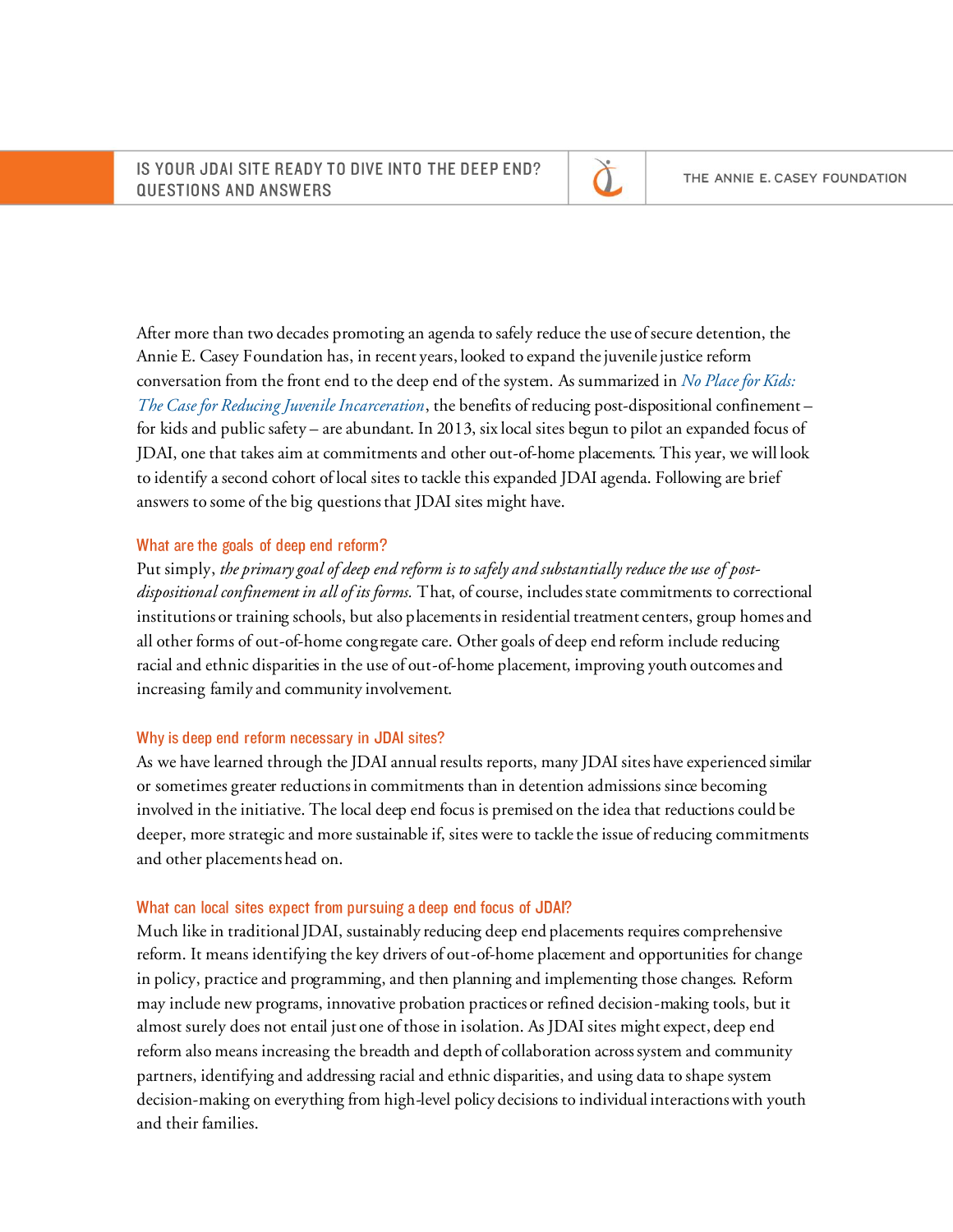# Specifically, What Will Be Expected of Local Sites in Year One?

The first year as a deep end site is spent getting prepared for an expanded focus of JDAI and determining key opportunities for safely reducing the use of post-dispositional out-of-home placement. From the outset deep end sites need to consider who else ought to be at the table. The focus on the dispositional end of the system may demand a greater presence of state (if not already involved) and community partners, and most of the pilot deep end sites have found this new work to require more involvement from frontline probation staff and supervisors. Sites will also need to either expand the duties of the JDAI coordinator or identify someone to take on this work. Sites must also take into consideration how to structure this work to ensure it will expand, not *replace* JDAI.

For a new deep end site, much of the first year is consumed with system assessment, analysis and prioritizing reform opportunities. Using both quantitative (e.g., system trends, dispositional decisions) and qualitative data (e.g., review of policies and practices; interviews and surveys of staff, youth, families and other stakeholders), sites lift up opportunities and obstacles for safely reducing post-dispositional confinement. Finally, sites begin to prioritize key reform areas, positioning themselves to move towards planning and implementation. Year one also includes a deep end fundamentals training and an inter-site meeting for sharing site experiences and innovations from the field.

# What will be expected in year two and beyond?

Having completed system assessments and determined key priorities in year one, sites will (if they haven't already done so) develop work plans and move into implementation. While some priorities will differ across jurisdictions based on assessment findings, the deep end work will almost certainly begin with a focus on a few key areas. These include addressing dispositional practices, seeking opportunities to improve the use of risk assessment instruments and other tools to inform dispositional recommendations, as well as looking more closely at technical violations, which comprised 30% or more of out-of-home placements in each of the six sites of the first cohort. Focusing on these areas lifts up the need to increase family engagement and to dig deeper in data analysis to understand dispositional decisions, the use of technical violations and raci al disparities in the deep end. Other priority areas that have arisen among the current cohort of pilot sites include expanding the continuum of community-based services, improving probation case planning, developing programmatic alternatives to commitment and placement, increasing diversion options at the front end of the system and increasing support for best practices in juvenile defense.

#### What does technical assistance consist of?

As the Casey Foundation and sites work towards making the deep end focus a success worth replicating across interested JDAI sites, we are experimenting with two different approaches of technical assistance. Some sites are receiving technical assistance that is somewhat more intensive than a new JDAI site would receive from its Technical Assistance Team Leader (TATL). For these sites, Casey staff and consultants visit regularly (once a month or more) and work closely with site coordinators, system leaders and other stakeholders in each phase of the work. During the first phase of work, a team from Casey completes an on-site system assessment (similar to traditional JDAI), works with the jurisdiction's data team to complete a quantitative analysis, presents key findings to site leaders and stakeholders, and works closely with the site to determine reform